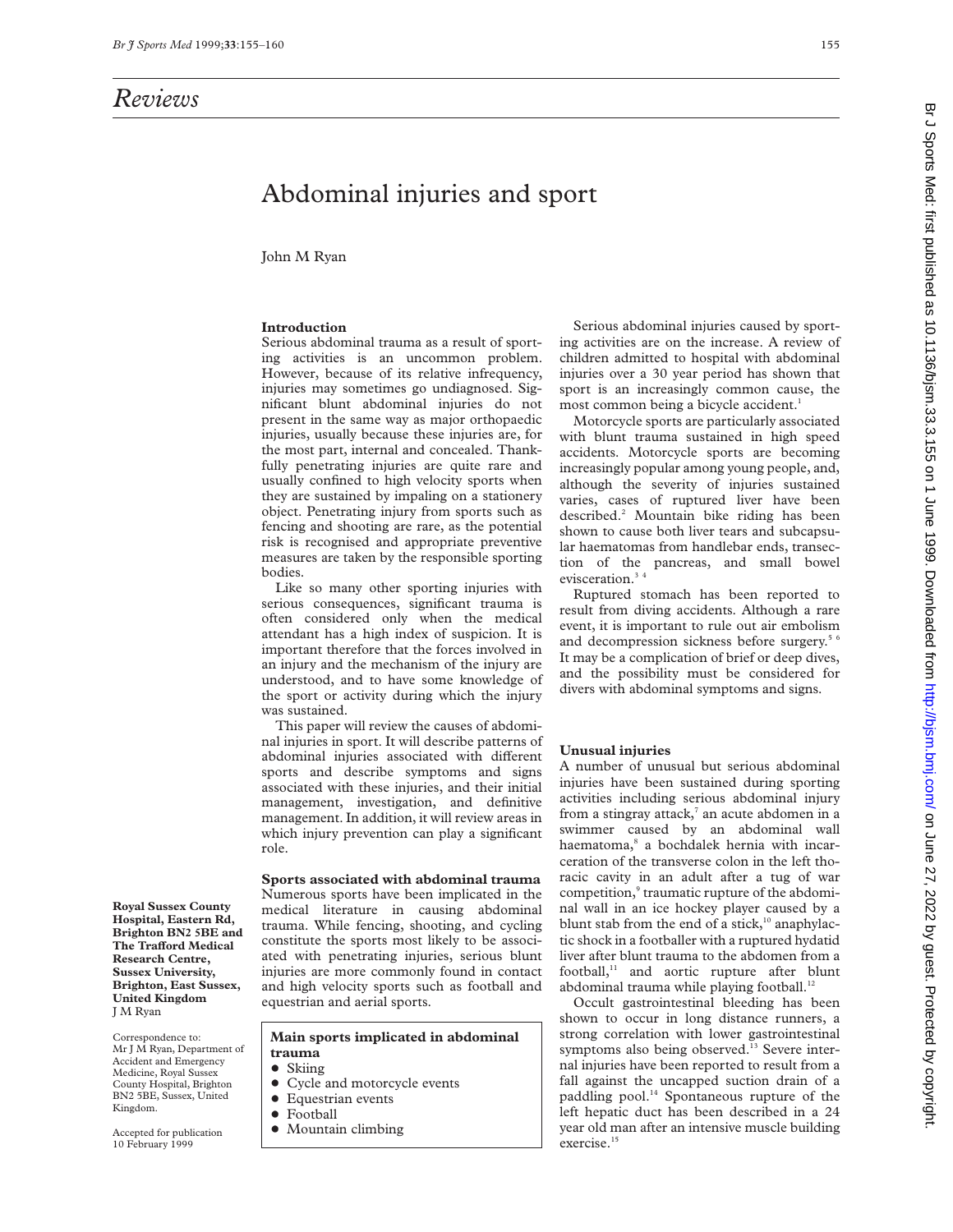The upper abdomen contains the liver and spleen, the organs most at risk of causing haemorrhagic shock as a result of blunt abdominal trauma. Indeed the risk for athletes may be greater than normal. It has been shown by ultrasound that the diameter of the left and right lobes of the liver and the diameter of the arteries in the abdomen are larger in well trained endurance athletes than a matched group of moderately trained endurance athletes and a group of sedentary male subjects.<sup>1</sup>

Blunt abdominal trauma causing jejunal rupture has been described following a motorcycle accident and a punch to the abdomen as well as following blunt trauma to the abdomen in footballers.<sup>17-19</sup> The subdued clinical presentation and non-specific laboratory findings make diagnosis difficult. The injury is associated with high morbidity and mortality if diagnosis is delayed, and it is a prime example of why the doctor should err on the side of caution with injury to the abdomen. Persistent pain is a particularly common symptom.

The left hemidiaphragm is particularly vulnerable to tears resulting in herniation, an injury that is notorious for late presentation. Indeed fractures of the lower ribs should also be considered, not only as an indicator of hepatic or splenic damage but also of pulmonary contusion and possible pleural damage.

The retroperitoneal space contains organs that are particularly vulnerable to sudden deceleration injuries such as occur in motorcycle accidents. Transection of the aorta is an injury associated with sudden deceleration and is deemed unsurvivable; however, partial tears may respond to conservative treatment or surgery. Suspicion of the injury based on the mechanism of injury is the most critical factor. Injuries that are less life threatening include damage to the pancreas, duodenum, and inferior vena cava. Retroperitoneal haemorrhage following blunt trauma is a particularly difficult injury to identify and may lead to significant hypovolaemia. Damage to the kidneys, ureters, and colon are usually less severe in sports injuries but nevertheless a misdiagnosis can have serious consequences.

The pelvic cavity and its contents are usually well protected from sports injuries except those sustained in high velocity sports such as motor sports and mountain climbing; high impact injuries can be life threatening. Fractures of the pelvis can be fatal if associated haemorrhage goes unrecognised. The bladder may be damaged by comminuted fractures of the pelvis as may the rectum, iliac vessels, and internal genitalia in the female.

Indeed the abdominal wall itself is not an uncommon site for injury, particularly in tennis players and volleyball players; the mechanics of the ground stroke and overhead volley predisposes participants in these sports to chronic abdominal wall injuries.<sup>20</sup>

#### **Mechanism of injury**

Understanding the mechanism of an injury is paramount in diagnosing the injury sustained. This is particularly relevant in cases of blunt

#### **Clinical tips**

- Understand the mechanism of injury
- + Maintain a high index of suspicion for unusual injuries
- + Adhere to ABC principles in resuscitation of the shocked patient
- Consider pregnancy in the injured female athlete
- + Significant injuries may have a delayed presentation

abdominal trauma. It is also important that information about possible injuries that may have been sustained is conveyed to those providing definitive care. Witnesses of accidents should convey information to staff at emergency departments particularly if those staff may be ignorant of a particular sport or the nature of forces involved in that sport. Increasingly ambulances carry polaroid cameras to take photographs of injury scenes. These can act as a valuable resource in communicating information about the mechanism of an injury.

One must always suspect solid organ rupture including the liver and spleen in blunt abdominal trauma. Similarly one must consider the possibility of the pregnant uterus now that athletes are participating in competitive contact sports to the second and third trimesters of pregnancy. Shearing injuries to solid organs are found when restraining devices such as seat belts have been used. Sudden deceleration injuries may result in liver and spleen lacerations at the sites of supporting ligaments. Penetrating wounds traverse adjacent abdominal organs and most commonly involve the liver, small bowel, diaphragm, and colon. Although rupture of a major vessel can lead to rapid loss of blood, insidious blood loss can result from apparently insignificant injury of the spleen, liver, or kidney and result in a delayed presentation. Awareness of the potential for such injury is important among players, coaches, and medical attendants at sports events, as outcome can be adversely affected by a low index of suspicion. Ignorance of sporting injuries may compound an injury, as the initial physical examination may not always be a reliable indcator of the severity.<sup>21</sup>

Hollow visceral injuries can also cause problems—for example, mechanical trauma in long distance runners, the so-called "caecal slap syndrome", can result in repeated microtrauma of the caecum against a hypertrophied muscle wall causing colic.<sup>22</sup>

# **The approach to management**

Increasingly doctors manage life threatening injury according to the teaching of the American College of Surgeon's Advanced Trauma Life Support course. If there are multiple injuries, the assessment and management of abdominal injuries must take second place to potentially more life threatening ones. Thus, airway and cervical spine control and ventilation must take priority over circulation and control of haemorrhage, which are usually the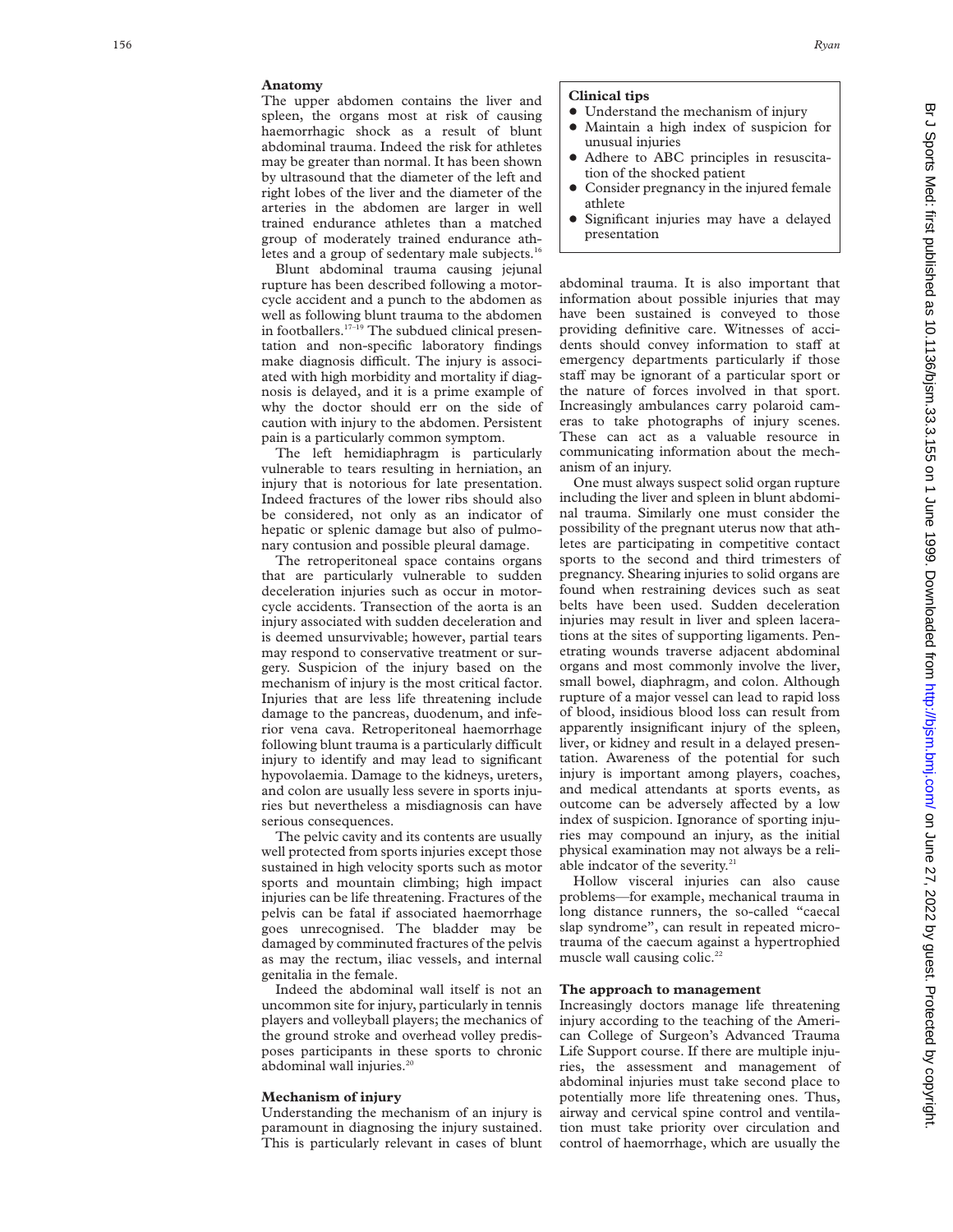most serious consequences of severe abdominal injury. However, multiple injuries in sport are unusual and the field medical officer, primary care practitioner, or emergency department doctor is more likely to be confronted with blunt abdominal trauma in the presence of normal physiological variables than with an unstable patient.

The assessment and management of the patient with abdominal trauma will vary depending on the environment. The priorities for the immediate care doctor are different from those of the emergency room physician who, unlike the former, has access to a greater array of diagnostic and therapeutic procedures.

#### **Initial assessment**

It is important to understand the mechanism of how an injury has been sustained and the anatomy of the abdomen. It is equally important to identify the signs associated with intraperitoneal, retroperitoneal, and pelvic trauma, to apply diagnostic and therapeutic procedures specific to abdominal trauma, and to understand the limitations and advantages of available diagnostic procedures.

The immediate assessment of the athlete with abdominal injury must take into account the potential for the evolution of critical injuries. The traditional medical model for examination of the abdomen, including inspection, palpation, percussion, and auscultation, may be valuable. In patients who are hypotensive, transfer to early definitive care must be a priority while recognising that management of the airway and ventilation must take priority if indicated. Care must also be taken to protect the cervical spine in the presence of multiple injuries. Assessment of the back should be carried out during a meticulous log roll. Involuntary guarding and rebound tenderness should be sought as signs of peritoneal irritation. Percussion may elicit signs of peritonitis, gastric dilatation, or haemoperitoneum. The absence of bowel sounds may reveal an ileus caused by injuries to adjacent structures.

Examination of the external genitalia should not be forgotten, looking for blood at the external urethral meatus and inspection of the scrotum and perineum. Rectal examination may be indicated to look for evidence of a high riding prostate which may be associated with a fractured pelvis and also to evaluate the presence of bony fragments.

### **Resuscitation**

The resuscitative phase, once the airway and ventilation have been dealt with, includes venous access and commencement of intravenous crystalloid fluids. Blood should be sent for group and cross match. A nasogastric tube relieves gastric dilatation and reduces the risk of gastric aspiration. Insertion of a urinary catheter, provided there is no evidence of urethral trauma, can act as an additional monitoring tool in resuscitation. Repeated examinations are particularly important for injuries such as gastrointestinal tract perforations, which may be difficult to diagnose.

Early review by senior qualified staff remains an important critical step in evaluation of the athlete with serious abdominal injury. It may be important to alert an emergency department in advance of a patient's arrival so that a trauma team can be mobilised to evaluate a patient on arrival and minimise the time to critical intervention if surgery is required. Death from haemorrhagic shock is a tragedy and often preventable. It should never result from a sporting injury. Medical officers responsible for athletes involved in high impact or contact sports should understand how a modern emergency department functions and have direct access to nominated senior staff at the local emergency department from an event or competition site.

## **Investigation**

Patients with significant blunt abdominal trauma should have baseline haematological and biochemical tests performed including a full blood count and determination of electrolytes, glucose, amylase, and, in the female athlete, human chorionogonadotrophic hormone to determine pregnancy. It may be best to determine the amylase level three hours after the injury to avoid failure in detection of pancreatic injury.<sup>23</sup> Plain radiography is not very useful but may disclose pneumoperitoneum or obliteration of the psoas shadow, indicating a retroperitoneal haematoma.

Diagnostic imaging is the most important tool in the assessment of the athlete with abdominal injury. Contrast radiography with or without computed tomography and ultrasonography are the most widely used tools. Diagnostic peritoneal lavage may be rapidly performed but it is an invasive procedure. With the increasing availability of bedside ultrasonography and rapid access to computed tomography, it is likely that we will see a decrease in the frequency with which it is used. Indeed ultrasonography has been shown to have equal sensitivity and specificity to diagnostic peritoneal lavage in diagnosing intraperitoneal free fluid. Ultrasonography has the added advantage of being a virtually dynamic investigation and can be repeated at frequent intervals. Although particularly useful for liver and splenic injuries, its sensitivity for identifying pancreatic and intestinal injuries is considerably lower.<sup>24</sup> In children who have sustained blunt abdominal trauma, ultrasonography alone may be sufficient for assessing the abdomen, although patients with more than minimal free intraperitoneal fluid should also have a computed tomographic examination.<sup>25</sup> Use of computed tomography has been shown to increase the non-operative management of splenic trauma.<sup>26</sup> More advanced imaging may be required for pancreatic injuries. Double contrast computed tomography has been suggested for patients with abdominal pain, increased amylase activity, and a handlebar injury.<sup>27</sup> Serial physical examinations have been shown to be equally sensitive in detecting early intra-abdominal haemorrhage and should be performed regularly in the patient with suspected intra-abdominal pathology.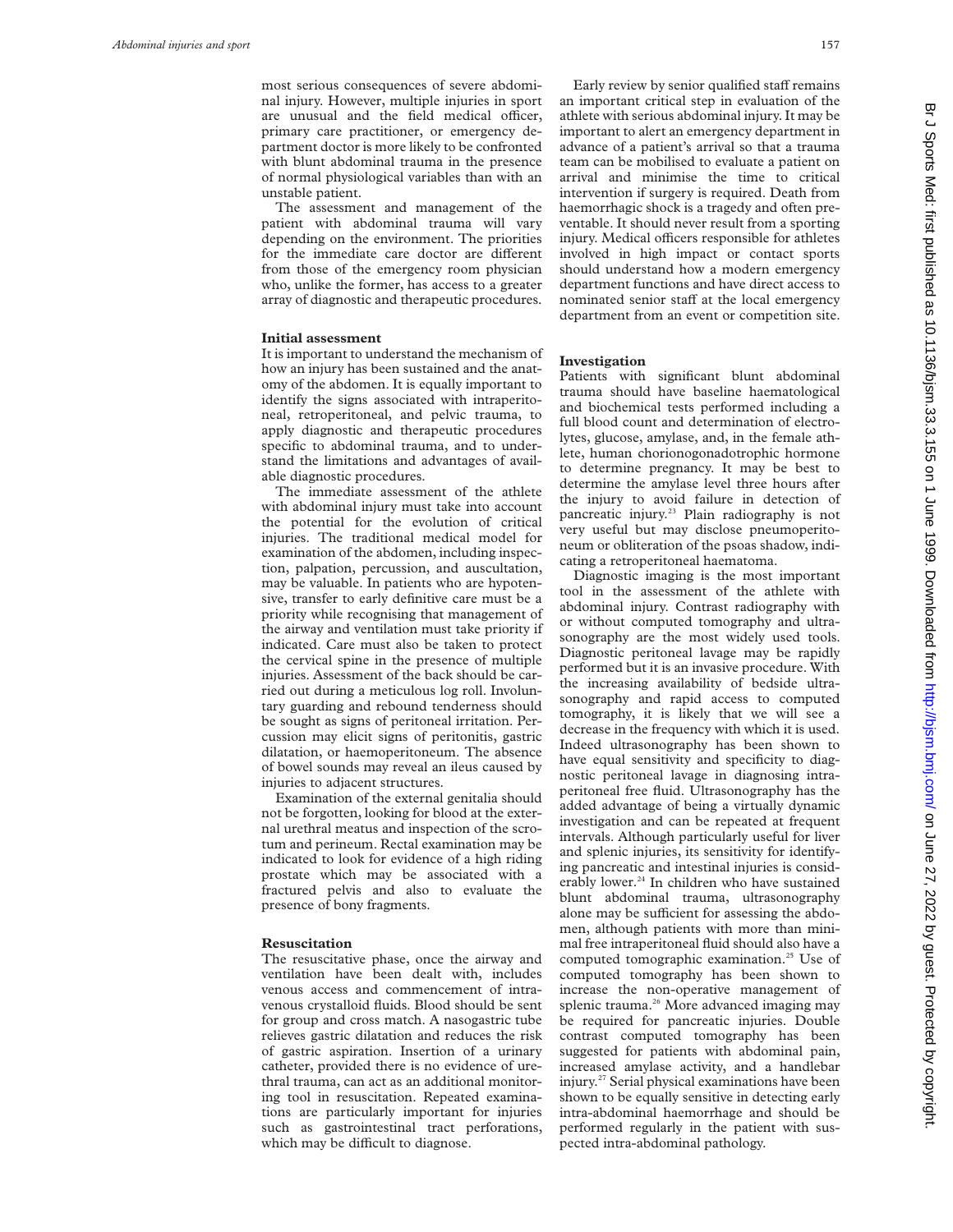Genitourinary injuries are by far the most common injuries to the abdomen sustained in sporting activity. They usually result from a direct blow to the back or flanks resulting in contusions, haematomas, or localised bruising. Injury is often associated with frank or microscopic haematuria. The presence of frank haematuria after abdominal injury and microscopic haematuria with shock or microscopic haematuria and hypotension mandates imaging of the renal tract.<sup>28</sup> <sup>29</sup> Whether it is contrast imaging or ultrasonography is largely irrelevant and often depends on local skills and availability of resources.

Winter sports, particularly downhill skiing, are gaining in popularity. Improved technology has allowed faster speeds to be attained and access to more difficult terrain, both of which result in increased numbers of abdominal and urology related injuries. However, there is no characteristic pattern of ski related urological injuries other than those associated with major blunt abdominal trauma. Injuries of the lower urinary tract are relatively uncommon.<sup>30</sup> One centre has described a high incidence of nephrectomy (21%) among patients admitted with renal trauma resulting from skiing accidents over a 19 year period.<sup>31</sup> Sledding injuries have also been reported on occasions to cause abdominal injuries requiring hospitalisation.<sup>32</sup> Another report described more severe splenic injuries in association with renal trauma occurring as a result of high speed collision when compared with injuries sustained by falling on moguls or rocks. This latter group are more likely to ski down a mountain side themselves and present late, often after frank haematuria has been noticed by the skier. It is important to remember that those who ski down the mountain themselves and present late may still have serious abdominal injury and with a potentially higher rate of splenic salvage.<sup>33</sup>

Haematuria from bladder injury can occur when the posterior bladder wall repeatedly impacts against the bladder base causing vascular lesions.<sup>34</sup> Blood at the external urethral meatus or perineal bruising should always raise the suspicion of pelvic fractures.

#### **Definitive care**

Once the diagnosis of haemoperitoneum is made, a decision must be taken about whether to proceed to surgery. Several studies have shown that non-operative management of liver and spleen injuries may be successful. The ruptured spleen, particularly in children, is more often being managed conservatively as the importance of the spleen becomes increasingly recognised. The risk of overwhelming post-splenectomy infection is a real concern. Nowadays it is rare indeed for children with splenic injury to undergo surgery, particularly when the spleen is the only organ injured and no other major intra-abdominal injuries have occurred.

Indeed even the non-operative management of extensive hepatic and splenic injuries with significant haemoperitoneum may be<br>successful.<sup>35</sup> Factors that may indicate Factors that may indicate laparotomy include hypotension in the pre-

#### **Key points**

- Serious injuries are rare
- Understanding mechanisms of injury is important
- Symptoms must be taken seriously
- Advanced diagnostic imaging is valuable + Resuscitation should follow ABC principles
- + Sporting bodies have a role to play in injury prevention

hospital setting or the emergency department, tachycardia, abnormal packed cell volume (less than 30) or coagulopathy, or blood transfusion in the emergency department.<sup>36</sup>

Most renal injuries are treated conservatively. Patients with normal imaging results can be treated with rest and follow up urinalysis to ensure clearing of haematuria. Those with signs of significant extrarenal leakage on urography, angiography, or computed tomography should receive immediate surgical management.<sup>37</sup>

The treatment of blunt pancreatic trauma remains controversial. Morbidity is higher when there is main pancreatic duct involvement, and delay in diagnosing this injury may lead to significant morbidity or death. Parenchymal injuries not involving the ductal system rarely result in significant morbidity or death. Thus surgical intervention should depend on the integrity of the main pancreatic duct.<sup>38</sup>

# **Injury prevention**

The bodies responsible for the laws of a sport have an obligation to address injury prevention when patterns of injury become apparent, and should take appropriate steps to counteract injury profiles with recurrent patterns. McLatchie first suggested this in 1981 in his paper on karate injuries in which he proposed outlawing certain uncontrollable methods of attack and mandatory provision of protective equipment such as padded floors.<sup>39</sup> Despite the knowledge of injury patterns, effecting change remains extremely difficult, particularly in sports such as skiing where participants are frequently young 'risk takers'. Even with increasing awareness of injury patterns, Furrer *et al*<sup>40</sup> reported no improvements and in fact reported an increase in the mortality rate for patients with severe skiing injuries between 1989 and 1992 when compared with the period 1984–1988, although those who sustained abdominal or thoracic injuries had the best prognosis. Prall *et al*<sup>41</sup> have also shown that rates of serious injuries from skiing are similar to those for snowboarding, although splenic injuries are more common in snowboarders. The rate for snowboarders requiring tertiary referral is estimated at 0.03 injuries/1000 snowboarder days, a risk that should be conveyed to the public.

The importance of injury surveillance and reporting of emerging sports has been shown to be highly relevant to abdominal injury in sport. In 1976 Sturz et al<sup>42</sup> reported an increasing number of injuries from the use of skateboards,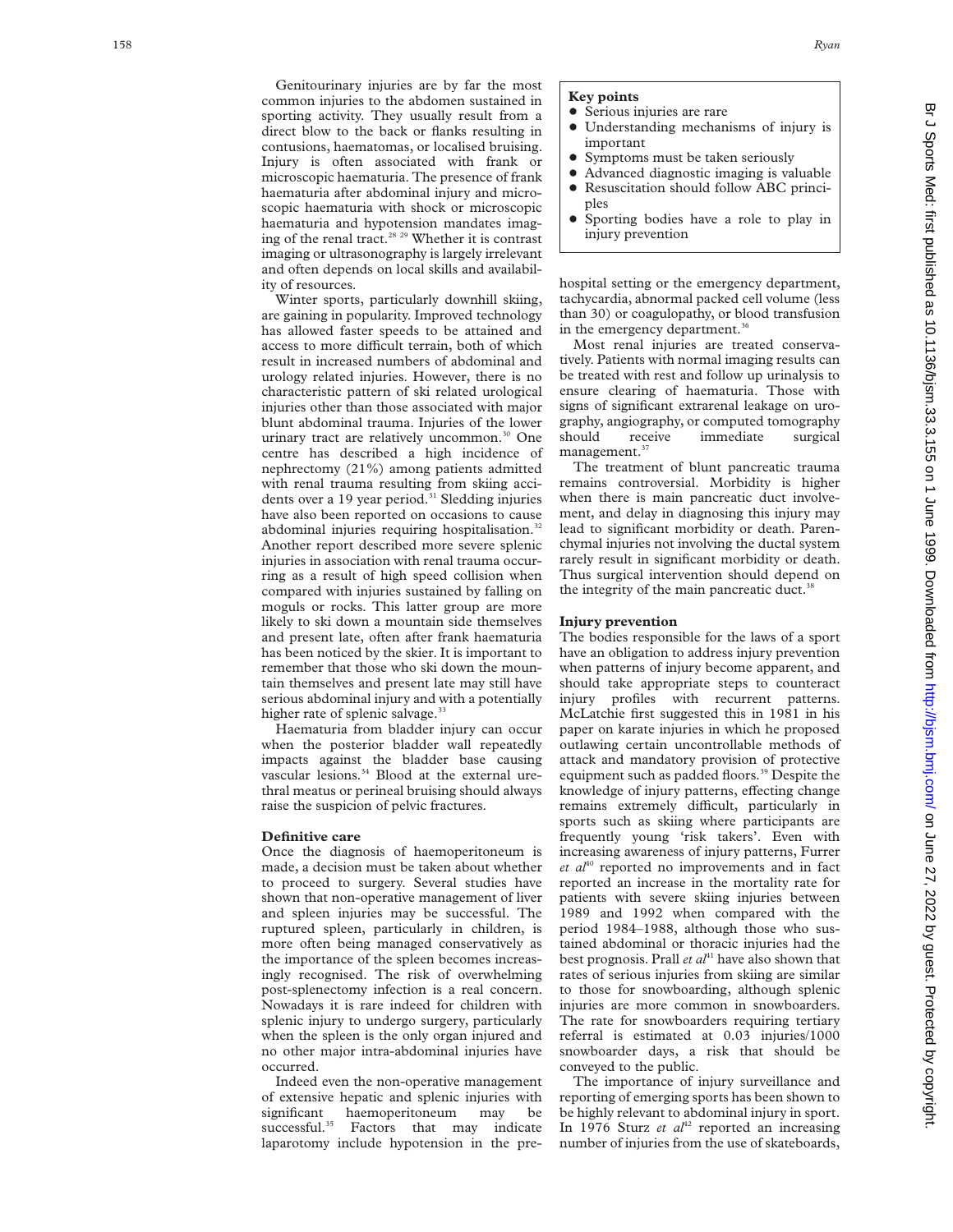including fatalities from abdominal injuries, and was able to make recommendations about their use in public streets.

As new sports and new variants of sports develop, so too new injury patterns develop about which the public need to be educated. Sacco *et al*<sup>43</sup> have described how splenic injuries are now being seen more commonly in snowboarders: in their study, splenic injuries were six times more likely in boarders than skiers, although the younger age of participants in this sport perhaps reflected the low operative rate, only two splenectomies.

In horse riding the importance of checking tack has been shown in one paper in which tack failure was found to cause several injuries. In a prospective study of 110 cases, there were four renal contusions and one bladder laceration.<sup>44</sup>

In children, life threatening abdominal injuries have been shown to be associated with handlebar trauma when the handlebars had no foam or plastic coating covering the metal ends. Some form of padded protection of handlebar ends is recommended unless the design can be suitably modified, as it has been suggested that the damage is caused by handlebars with a small cross-sectional diameter at the end.<sup>45 46</sup> Furthermore, subjects with handlebar injuries often present late, with serious consequences.47

Preparedness is equally important in terms of preventing deterioration. The value of air evacuation for patients sustaining high speed abdominal injuries during skiing has been shown by Jurkovich *et al*, <sup>48</sup> who reported a series of patients for whom resuscitation was initiated on arrival of a helicopter and who were then taken directly to a trauma centre for definitive care.

Evidence also suggests that prevention of less serious injuries may also be possible. Biomechanical changes have been shown to occur in the erector spinae and abdominal oblique muscles of golfers during a golf swing, suggesting the need for an effective preventive exercise programme.<sup>49</sup>

#### **Consequences**

The consequences of blunt abdominal injury in sport extend beyond physical morbidity. In terms of lost time from work or school, the consequences are high. Even financially these preventable injuries may have a significant impact. Shorter *et al* in 1996 reported the average cost of skiing injuries to children and adolescents to be \$22 000 in a series that included six patients with abdominal injuries. $50$ 

# **Summary**

Serious abdominal injuries resulting from sport are rare. The potential for misdiagnosis is significant and the consequences may be serious. Patients with abdominal pain should be taken very seriously and investigated with appropriate diagnostic equipment. Sporting bodies have a responsibility to address safety within a particular sport and to change the rules where necessary as injury patterns are identified.

- 1 Bergqvist D, Hedelin H, Lindblad B, *et al*. Abdominal Injuries in children: an analysis of 348 cases. *Injury* 1985;**16**;217–20.
- 2 Fontijne WP, Duis HJ, Klasen HJ. Motor cycle injuries in speed sport for youngsters. *J Sports Med Phys Fitness* 1989; **29**:199–201.
- 3 Lovell ME, Brett M, Enion DS. Mountain bike injury to the abdomen, transection of the pancreas and small bowel evisceration. *Injury* 1992;**23**;449–500.
- 4 Nehoda H, Hochleitner BW. Subcapsular liver haematomas caused by bar ends in mountain-bike crashes. *Lancet* 1998; **351**:342.
- 5 Molenat FA, Boussuges AH. Rupture of the stomach complicating diving accidents. *Undersea Hyperb Med* 1995;**22**: 87–96.
- 6 Cramer FS, Heimbach RD. Stomach rupture as a result of gastrointestinal barotrauma in a scuba diver. *J Trauma* 1982;**22**;238–40.
- 7 Cross TB. An unusual stingray injury: the skindiver at risk. *Med J Aust* 1976;**2**:947–8.
- 8 Stattin J, Persson K, Wai D. Acute abdomen in a swimmer was caused by abdominal wall haematoma. *Lakartidningen* 1992;**89**:2689.
- 9 Lai T, Ohmori K, Mishina T, *et al*. Adult bochdalek hernia after playing at a tug of war. *Kyobu Geka* 1997;**50**:968–70.
- 10 Zaunschirm G, Steiner E. Traumatic rupture of the abdominal wall: an injury in ice hockey. *Sportverletz Sport-schaden* 1989;**3**:187–8.
- 11 Yahya AI, Przybylski J, Foud A. Anaphylactic shock in a patient with ruptured hydatid liver cyst owing to trivial abdominal trauma. *J R Coll Surg Edinb* 1997;**42**:423–4.
- 12 Lyons AR. Aortic rupture as a result of a sporting injury. *Ann Emerg Med* 1992;**21**:425–7.
- 13 Baska RS, Moses FM, Graeber G, *et al*. Gastrointestinal bleeding during an ultramarathon. *Dig Dis Sci* 1990;**35**: 276–9.
- 14 Centers for Disease Control. Suction-drain injury in a public wading pool, North Carolina, 1991. *JAMA* 1992;**267**: 2868.
- 15 Muller MF, Krestin GP, Weder W, *et al*. Spontaneous rupture of the left hepatic duct. *Dtsch Med Wochenschr* 1993;**118**;377–80.
- 16 Gabriel H, Kindermann W. Ultrasound of the abdomen in endurance athletes. *Eur J Appl Physiol* 1996;**73**:191–3. 17 Harris CR. Blunt abdominal trauma causing jejunal rupture. *Ann Emerg Med* 1985;**14**:916–18.
- 18 Lindemann JM, Schmid D, Akovbiantz A. Jejunum perfora-
- tion following blunt abdominal trauma: a case report. *Sch-weiz Rundsch Med Prax* 1994;**83**;857–60.
- 19 Murphy CP, Drez D. Jejunal rupture in a football player. *Am J Sports Med* 1987;**15**;184–5. 20 Balduini FC. Abdominal and groin injuries in tennis. *Clin*
- *Sports Med* 1988;7;349-57.<br>21 Stricker PR, Hardin BH, Puffer JC. An unusual presenta-
- tion of liver laceration in a 13-yr-od football player. *Med Sci Sports Exerc* 1993;**25**;667–72.
- 22 Michel H, Larrey D, Blanc P. Hepato-digestive disorders in athletic practice. *Presse Med* 1994;**23**;479–84.
- 23 Takishima T, Sugimoto K, Hirata M, *et al*. Serum amylase level on admission in the diagnosis of blunt injury to the pancreas: its significance and limitations. *Ann Surg* 1997;**226**:70–6.
- 24 Yoshii H, Sato M, Yamamoto S, *et al*. Usefulness and limitations of ultrasonography in the initial evaluation of blunt abdominal trauma. *J Trauma* 1998;**45**:45–50.
- 25 Akgur FM, Aktug T, Olguner M, *et al*. Prospective study investigating routine usage of ultrasonography as the initial diagnostic modality for the evaluation of children sustaining blunt abdominal trauma. *J Trauma* 1997;**42**: 626–8.
- 26 Brasel KJ, DeLisle CM, Olson CJ, *et al*. Splenic injury: trends in evaluation and management. *J Trauma* 1998;**44**: 283–6.
- 27 Arkovitz MS, Johnson N, Garcia VF. Pancreatic trauma in children: mechanisms of injury. *J Trauma* 1997;**42**:49–53.
- 28 Miller KS, McAninch JW. Radiographic assessment of renal trauma: our 15-year experience. *J Urol* 1995;**154**:352–5. 29 McAndre JD, Corriere JN. Radiographic evaluation of renal
- trauma: evaluation of 1103 consecutive patients. *Br J Urol* 1994;**73**:352–4. 30 Hildreth TA, Cass AS, Khan AU. Winter sports-related uro-
- logic trauma. *J Urol* 1979;**121**:62–3.
- 31 Skowvron O, Descotes JL, Frassinetti E, *et al*. Kidney inju-ries due to skiing. *Prog Urol* 1995;**5**:361–9. 32 Hedges JR, Greenberg ML. Sledding injuries. *Ann Emerg*
- *Med* 1980;**9**:131–3. 33 Sartorelli KH, Pilcher DB, Rogers FB. Patterns of splenic
- injuries seen in skiers. *Injury* 1995;**26**:43–6. 34 Abarbanel J, Benet AE, Lask D, *et al*. Sports hematuria. *J*
- *Urol* 1990;**143**;887–90.
- 35 Goan YG, Huang MS, Lin JM. Non-operative management for extensive hepatic and splenic injuries with significant hemoperitoneum in adults. *J Trauma* 1998;**45**:360–4. 36 Cathey KL, Brady WJ, Butler K, *et al*. Blunt splenic trauma:
- characteristics of patients requiring urgent laparotomy. *Am Surg* 1998;**64**:450–4.
- 37 Kristjansson A, Pedersen J. Management of blunt renal trauma. *Br J Urol* 1993;**72**;692–6. 38 Bradley EL, Young PR, Chang MC, *et al*. Diagnosis and ini-
- tial management of blunt pancreatic trauma: guidelines from a multiinstitutional review. *Ann Surg* 1998;**227**:861–9. 39 McLatchie G. Karate and karate injuries. *Br J Sports Med*
- 1981;**15**;84–6.